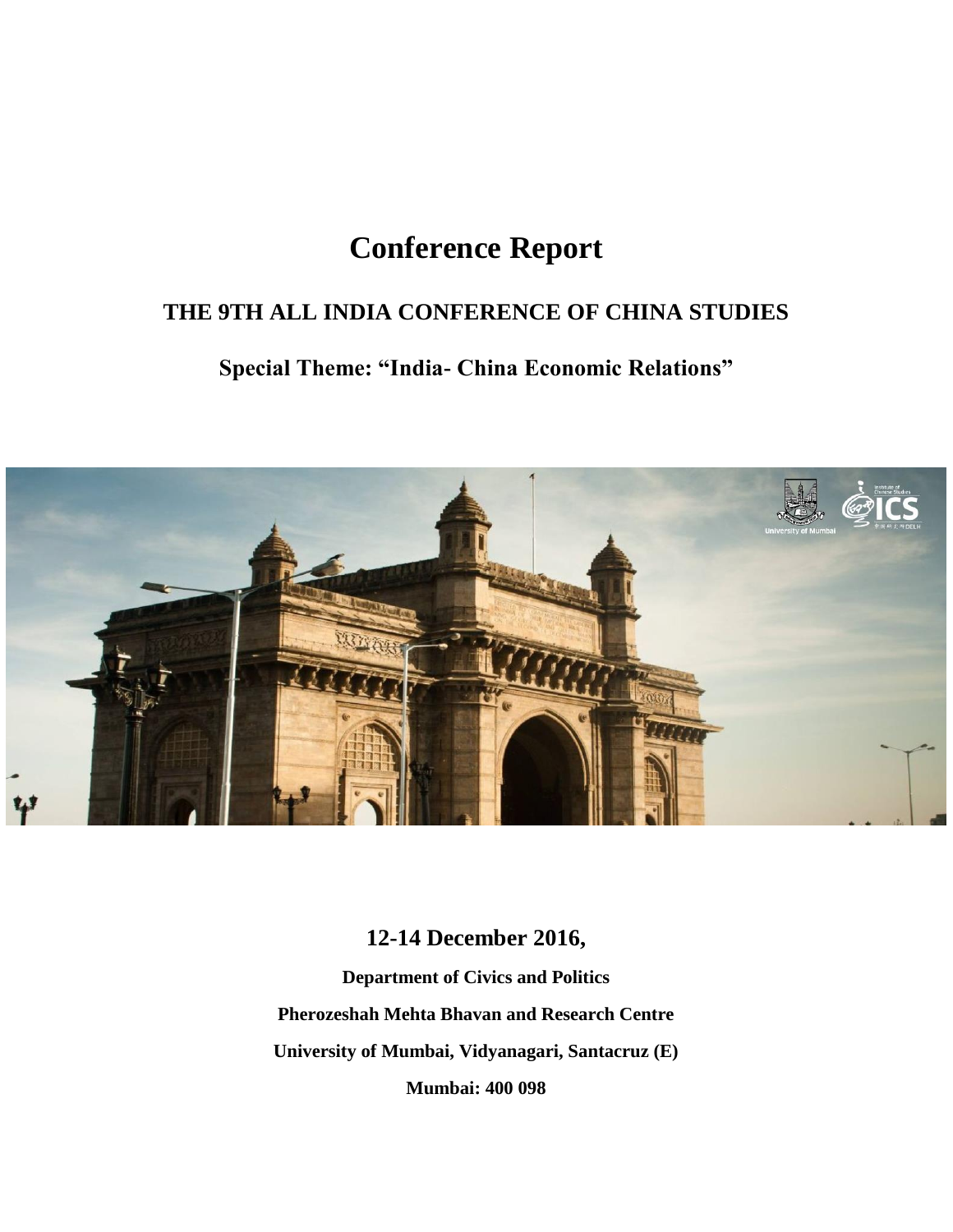#### **Introduction**

The 9<sup>th</sup> AICCS was organized by the Institute of Chinese Studies, Delhi in collaboration with the department of Civics and Politics, University of Mumbai, from 12<sup>th</sup>-14<sup>th</sup> December 2016. India and China both are ancient civilizations; they share a form of cultural, religious and the most relevant in contemporary time's commercial relations in nature. As China is a rising power it is essential for India to comprehend China"s rise from India"s civilizational neighbor to a global economic power. The theme of the seminar was based on economic relations of the two countries and it was aptly discussed during the various sessions of the conference about industry projects to provide benefit to the larger society.

Day I:  $12^{th}$  December 2016

- 1. Inaugural session
- 2. Session I: India- China Economic Relations
- 3. Session II: The Role of the State in China"s Political Economy
- 4. Session III: India-China and the Global Economic Order
- 5. Session IV: Domestic issues and Challenges in India- China Relations.

Day II: 13<sup>th</sup> December 2016

- 6. Session V: Connectivity, Corridors and Geo-economics
- 7. Session VI: Special Session for Marathi Papers
- 8. Session VII: Growing trends in India- China Economic Relations

Day III:  $14<sup>th</sup>$  December 2016

- 9. Session VIII: Special Session on China's 13<sup>th</sup> Year Plan
- 10. Valedictory Session

#### Appendix: List of Presenters and Participants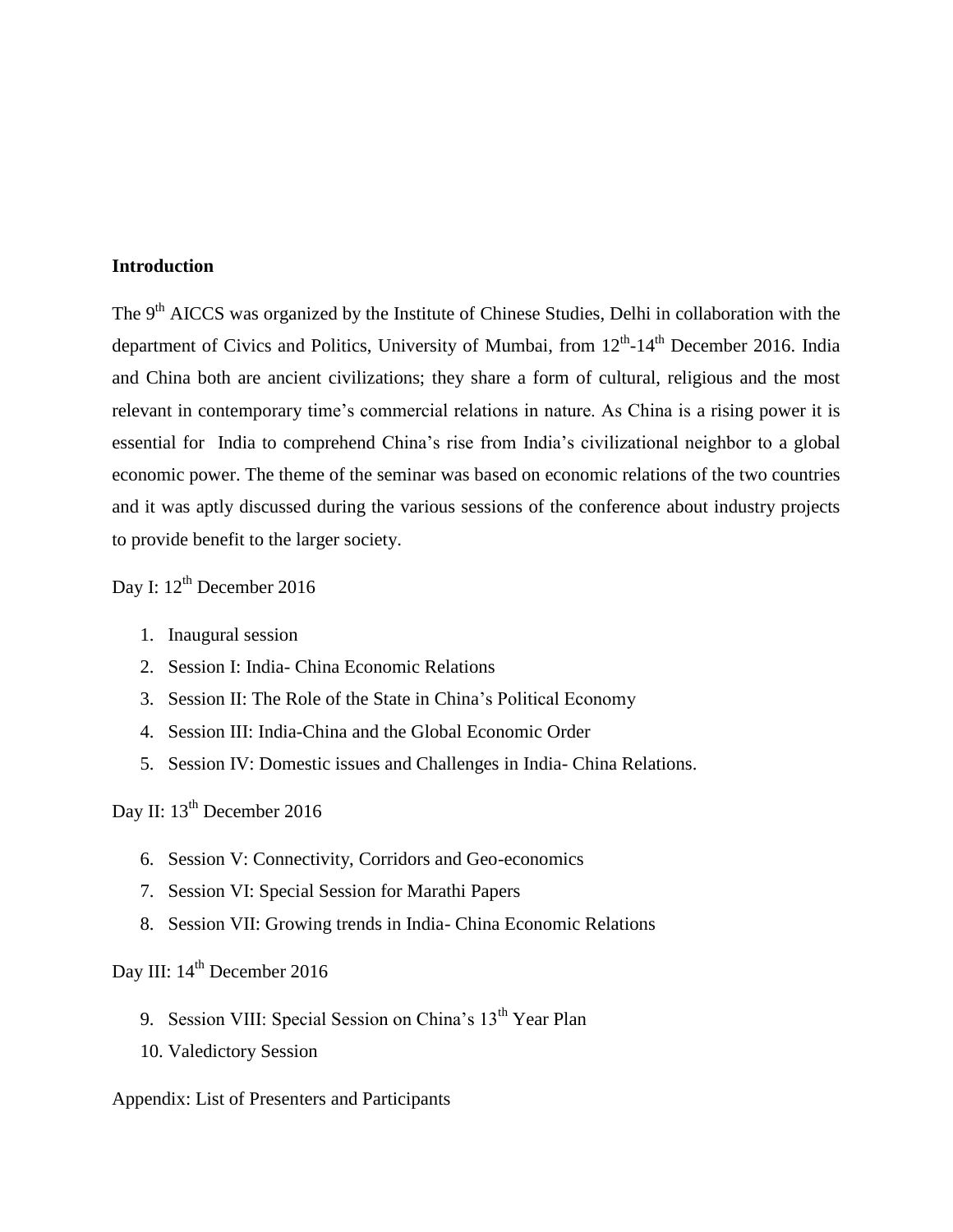### **Day I: 12th December 2016**

#### **Session 1 - India-China Economic Relations**

The first day of the 9<sup>th</sup> AICC opened with a session on "*India- China Economic Relations*", The session comprised of four speakers The speakers discussed and presented different perspectives on economic relations of the two nations and also discussed the important events and highlighted the areas which require concern . Moreover, economic relations between two nations are not only restricted to trade but it transcends beyond business delegation, investments and joint efforts. Both the countries are aware of the importance of closer relations with their neighbours.

The first presentation by Abhishek Pratap Singh titled "India-China Economic Relations, Issues, Advantages and Integration" discusses how economic cooperation can be seen as a strategic asset to peace and development The speaker makes an attempt to bring in to our notice the deeper examination of the structural bottlenecks to ensure a continued robust economic growth and engagement if both nations want to play a leading role in the regional and global economic system.

The speaker also mentioned that despite having a GDP equivalent to that of China's in the 1980s, China was still able to surpass India. The Critical dimension was that India could not cope up with China's GDP which grew almost three times more than that of India's. The comparison made between trade to GDPs ratios marks a phenomenal growth of the Chinese trade. Further the speaker expresses concern on the India China bilateral trade deficit which increased from 2007 onwards. Thereafter the speaker talks about the positive areas where India-China relations can be seen on a global front. As China has agreed to cooperate with India in oil exploration in Africa and South America. Whereas both the nations are driving hard their strategic outreach to safeguard their interests China through OBOR and India by expanding its outreach across South Asia focusing on infrastructure development and increasing people to people contact.

As the economic engagement between these two nations has seen significant transformations, India and China are now being gradually co-opted into global economic decision making forums. The speaker argued on the lines of transforming India-China relations from limited partners,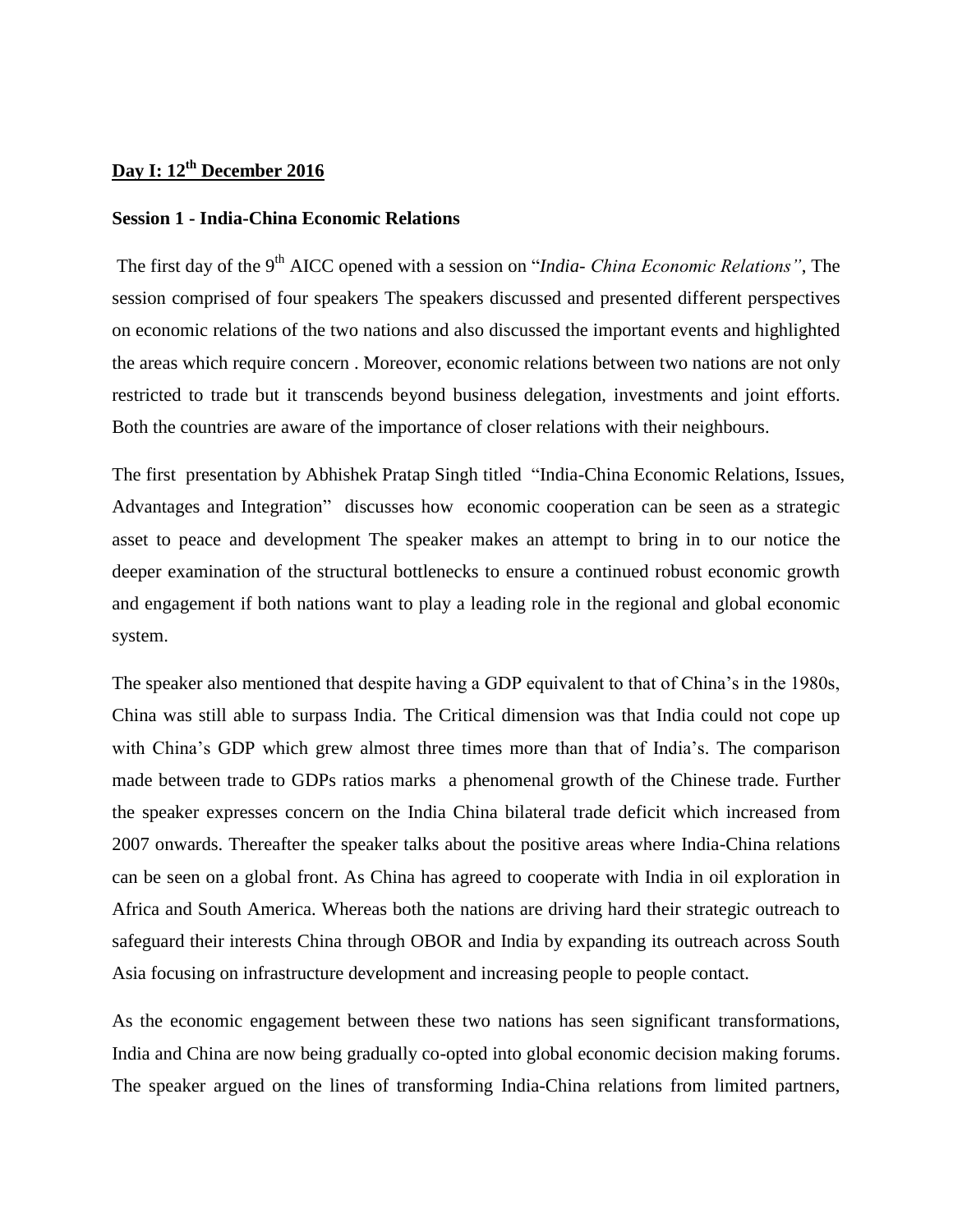keeping in mind the historical fact which have some degree of common inheritance from civilizational past with contemporary convergence of interests which will go a long way in cementing their economic engagement in the future.

The second paper titled "Indian investment in Chinese Provinces" presented by Khanindra Das discusses the spatial distribution of Indian investment in Chinese provinces and the challenges of investing in China. Mr. Khanindra examined the case of FDI location of emerging multinationals originating from India in China. China does not appear in top destinations of India"s official outward FDI and the research reveals that these investments in China have been made in multiple industries spread across heterogeneous provinces. For investment multiple determinants of locational choice is observed, the availability of inputs, finished products and logistical facilities and also the other areas of investment include in automobiles, electronics and pharmaceuticals.

Further the speaker goes on to mention some of the aspects of Indian investment in China. ; The investments are not restricted to traditional clusters, but there are no discernible investments across different provinces. His research also indicates that there is a demand for IT and energy services. Indian firms have established more wholly owned subsidiaries than joint ventures. The Indian investments has basically focused on different cities including some prefecture and a few county level cities. No investments were found in coastal provinces, as location plays an essential role in investments. Pharmaceutical industry saw a rapid growth in India and China followed by in the area of machinery, equipment and metal products.

Towards the end of the presentation the speaker highlights the challenges faced by India. There are also firm specific challenges also i.e home and host specific challenges, followed by funds related challenge. As funds are available only in a small amount along with regulatory and legal restrictions. Another major challenge is that since the Indian firms are not directly present in China, and are going through intermediate countries. Therefore this would require a specific strategy for an uninterrupted investment. The speaker concludes by stating that by bridging the cultural gaps could determine success of Indian firms in China. Indian investments would only be beneficial if the activities generate complementarities which will create demand for Indian goods and services in China.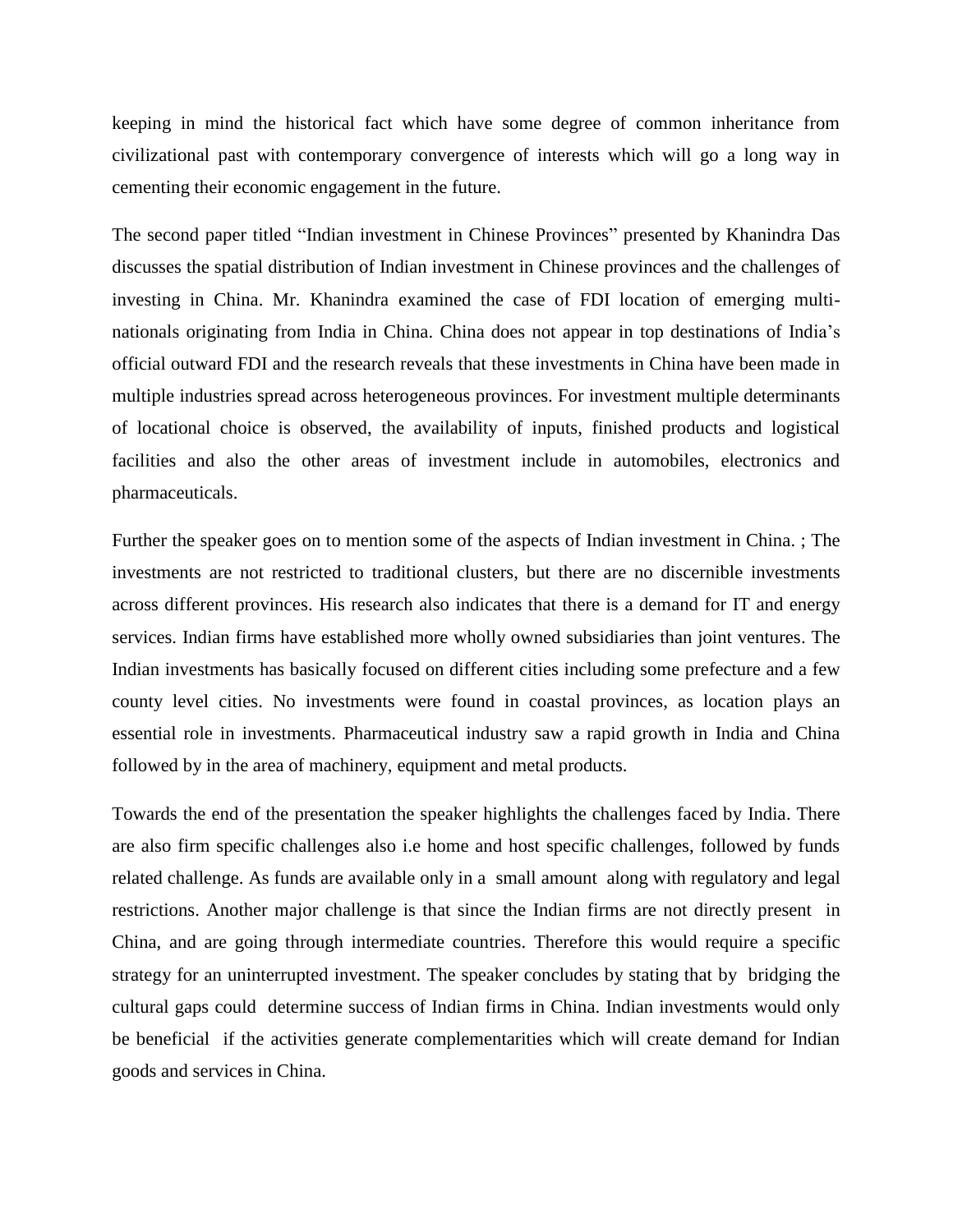Ms. Sadia Rahman, third speaker presented her paper on the topic "Economic Reforms: Future 2020 Relations between India and China". The two nations should not be seen as competitors but as contributors to development. The relationship between India-China can be seen as a convergence or divergence of interests, as both nations have experienced a period of high-growth and at the same time grappling with complex social challenges. The speaker opines that India can look up to China as a model to emulate in terms of poverty reduction, urban development and attracting foreign investment It is interesting to note that they represent an extraordinary combination of a very large GDP even in contemporary times, with significant poverty and pockets of unrest and a low per-capita income and living standards. Bilateral trade relations have very high potential given the size and economic dynamism of the two economies.

The period of economic liberalisation is taken as the departure point of the paper which signifies a promising future growth. Further the speaker highlighted stresses on the post 1991 reforms and its result in a reorientation of Indian policy. Gradually the role of public sector was diminishing and more importance was accorded to the private sector. Bringing out some of the trends in bilateral trade the speaker further mentions that the nature of bilateral trade which can also be seen as a confidence building measure that must be underlined to appreciate its interface with their political relations which remains critical. More than being measured in statistics and profits it is political impact of trade which remains the barometer of their economic engagement. The speaker examines to forecast its pace till 2020 and its relations, which lead to the question of what drives the bilateral trade between India and China.

The speaker mentions two primary drivers for bourgeoning trade relations between India and China. First the differing comparative advantage which provides ground for strong economic exchange between the two nations, and the second was sustained growth rates which means that sheer size and growth rates of these two nations boosted bilateral trade as bigger economies have more to buy and sell. A point that was made by the speaker was that India can import lower priced capital goods from China which could help India to address infrastructure bottlenecks especially in roads, highways, ports and electric power because Chinese capital goods are cheaper when compared to Western or Japanese manufacturers. Apart from focusing solely on trading relations the focus should be shifted to the levels of investments, as investments have been are relatively low. The speaker also mentions that China"s economy is growing along with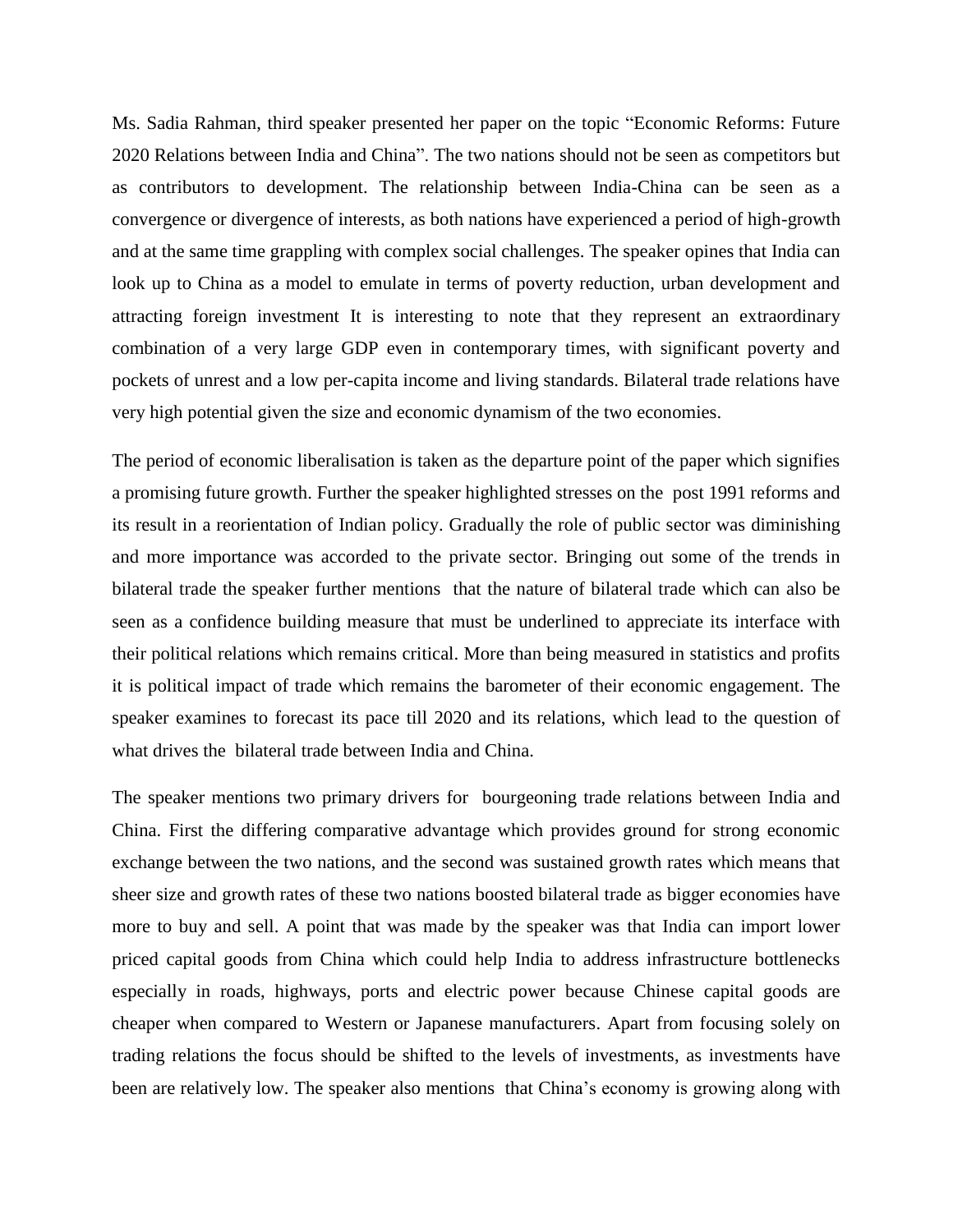China"s bilateral trade. To build pragmatism in Sino-India relations, India should engage in tactful strategies in order to ensure that the relation is cordial, steps like building trust, ensuring credible deterrence and promoting economic and regional cooperation and so on. India is like a dark house but it also looks like a struggler in front of China because of India"s crippled infrastructure as this is a crucial factor for the growth of any country. The speaker lucidly states that the predictions about surpassing China by 2020 is neither in the scenario and is nor realistic, as of now this prediction is negligible to be true, as China outstripped India and the gap will only grow if China continues to grow rapidly, presently India needs to focus on bridging the gap.

While concluding the speaker mentioned that in spite of occasional hiccups and pin pricks the relationship between the two has shown a certain degree of resilience. Although there is conflict of economic interest but there are also complementarities of economic interest, the challenge in before India is to manage the asymmetrical relationship between the two; some amount of conflict of interest is bound to be there but need not stymie the relationship.

#### **Session II - Role of the State in China's Political Economy**

The second session opened with Ptatyusha Ratan Lella"s paper titled " State Guided Markets: An Analysis of the Roles of the States in China and India in the Development of Small and Medium Enterprises"

The paper drew a comparative study on India and China SME's. The 12<sup>th</sup> Five Year Plan of China mentioned that credit guarantee system for SME"s will be established to increase the loan growth of SME's. The role of SME''s is important because it provides 80% of urban employment, contributes 50% of fiscal and tax revenue and accounts for 60% of GDP in China. China has also taken measures to solve the problems related to high financing costs and unreasonable expenses of finances. In Comparison with India, SME"s is very important for the citizens because it not only provides employment opportunities at lower capital cost compared to large industries but also plays a significant role in industrialization of rural areas. SME"s have the capability to become a major partner in the process of inclusive growth, and it also contributes in National Development in various ways like contribution in domestic production and significant export earnings etc. The main challenge for Indian SME"s as highlighted by the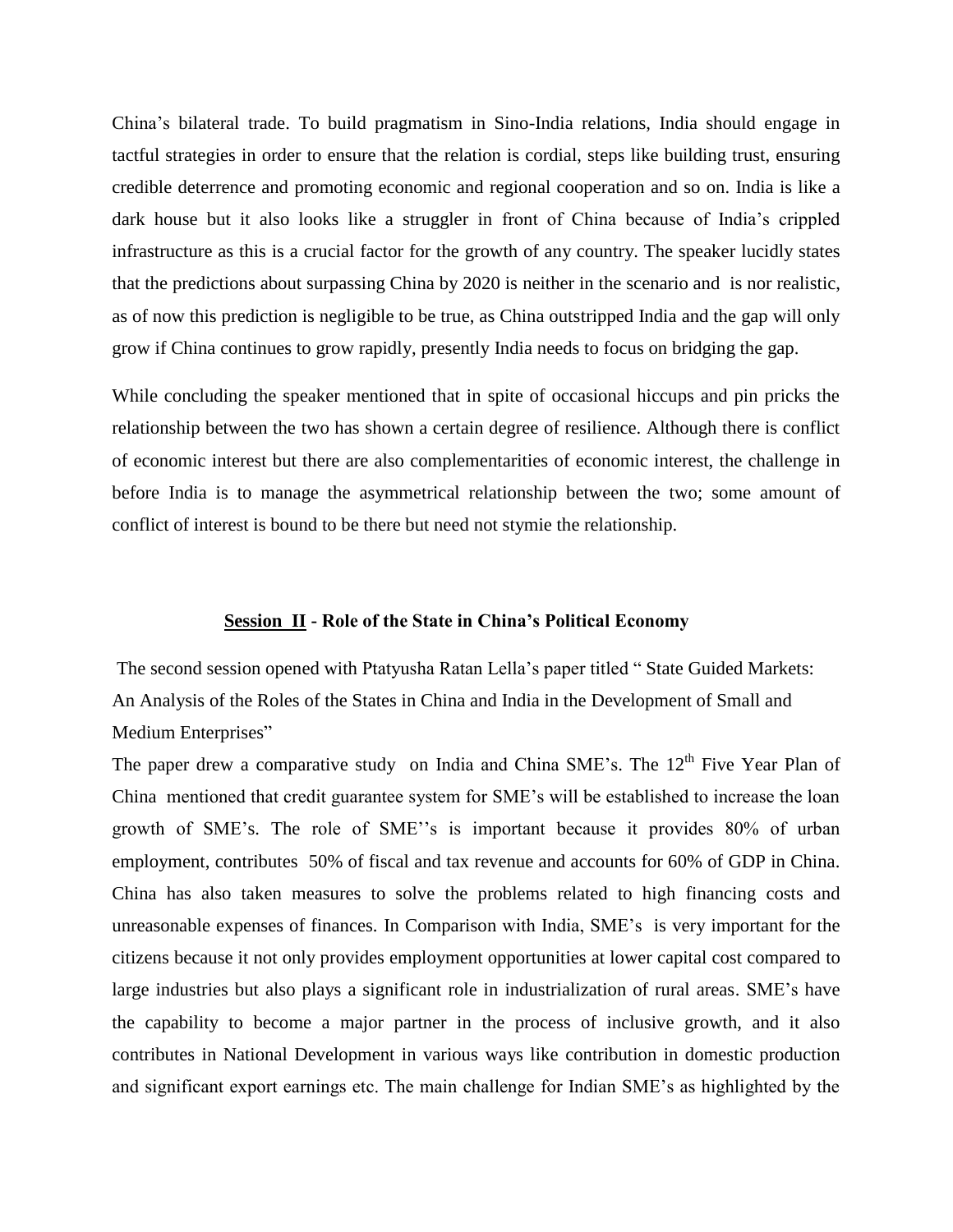speaker, precisely are technological obsolescence, supply chain inefficiencies, increase in domestic and global competition, capital shortages etc. To overcome these shortcomings, some measures were also suggested by the speaker that Indian SME"s need to adopt innovative approaches in their operations, they need to have a strong technological base and a willingness to restructure and withstand the challenge.

An empirical study was conducted on SME"s in India; the study was based on the difference between SME"s on the basis of the location of the state. The findings of the study highlighted that the states are not evenly distributed with the number of industries established. The main reason behind such an uneven distribution is because of the availability of the area at particular state for instance Assam whereas, U.P has large no. of units since U.P. is populated with middle income earning groups and they establish a business which is counted as a SME.

In conclusion, the speaker mentioned an important point that though there are government schemes which are responsible for development of SME"s but then there is enough scope of development to match the level of China, and infrastructure is one important area where India needs to develop.

The second speaker of the session, Mr Rajendera Baikady, presented a paper titled "Recent Economic reforms in India and China and Reflections on Social Welfare Sector". The paper was divided into four sub-themes; first theme dealt with the understanding of the economic and social aspects of the Indian society,. Some of the major challenges faced by the Indian society are poverty, sanitation, corruption and terrorism.

The second sub-theme of the paper discusses the reforms and consequences of social welfare. India being an agrarian economy, the country largely depends on monsoonal rainfall. Therefore despite the reforms, India has not been stable as an economy, as inadequate rainfall would have an adverse impact on the overall development of the country.

The third sub theme examines the economic reforms in China. , China chose the path to unprecedented economic reforms, relinquishing the command economy and embracing market economy and this path proved fruitful for China. The speaker also mentioned about the property

.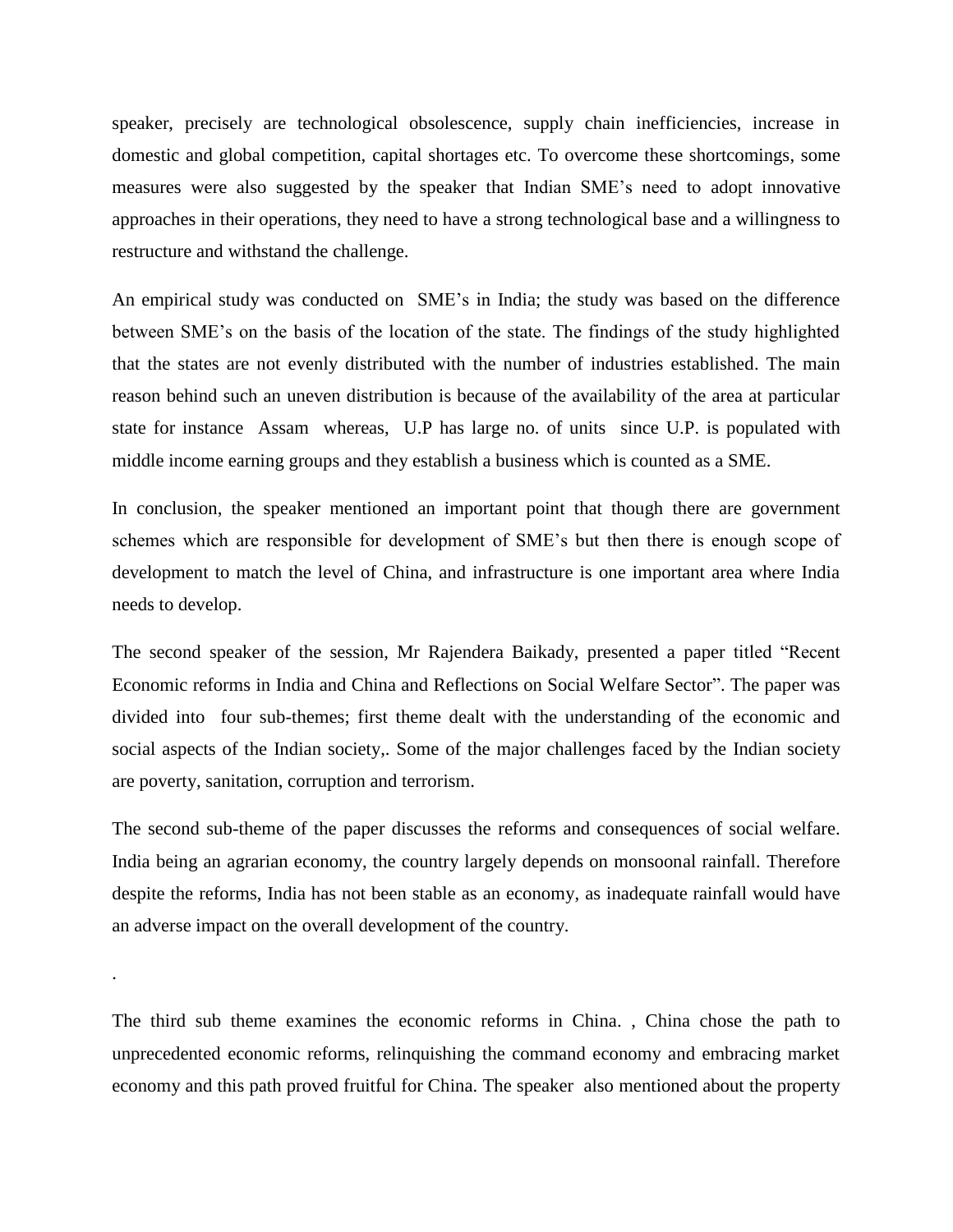rights in China creating awareness that China follows a unified public ownership system, the government not only owns the land and capital but also the labour so the individual cannot sell their services freely based on central planning, they are assigned employment at production units. Further, China established a Central Bank to carry out independent monetary policy with a motive to segregate the People"s Bank of China from Commercial Oriented Banking System, which at a later stage China initiated full integration with the global financial system and encouraged foreign banks to expand the scope of their business.

The last sub theme talks about the critical understanding of social welfare in China. In 1990s despite the economic reforms, poverty became a notable feature of Chinese society. Achievements in industrialization was the prime goal for government and state was to guarantee provisions of public services for the fast growing parts of the economy, this left nothing for the rural majority. Inequality in income in China was seen as a rural-urban income gap, employment distribution was an important issue for the Chinese government ever since it began its reforms and employment level differed from region to region. In conclusion a remark was made by the speaker that both countries are facing developmental and social problems, globalisation has made tremendous influence on transformation of world societies help each other in differences to cement better relations.

Continuing about economic reforms as social welfare the third speaker Surajit Deb spoke on the topic "Role of Secondary Cities in China"s Urbanization Growth"; China draws attention of the academicians, analysts mainly because of its economic growth rates that averaged nearly 10% p.a for the past thirty years. Economic growth and urbanizations has been discussed by many, but the role of secondary city growth in the process of urbanization was something new. Population of China is highly concentrated on the East Coast and the speaker pointed out the characteristic development feature of the Chinese growth is that the urban growth in China has seen disproportionate rise of urban population among provincial areas and the disparity between growth rates of secondary and primary cities. The speaker makes an attempt to explore the growth potential of secondary cities relative to large cities.

The speaker discusses that the urbanization process proceeded in China despite continuous decline in the share of rural population, This decline of rural population took place because of direct migration from rural areas to urban areas. Thereafter the speaker explains the extent of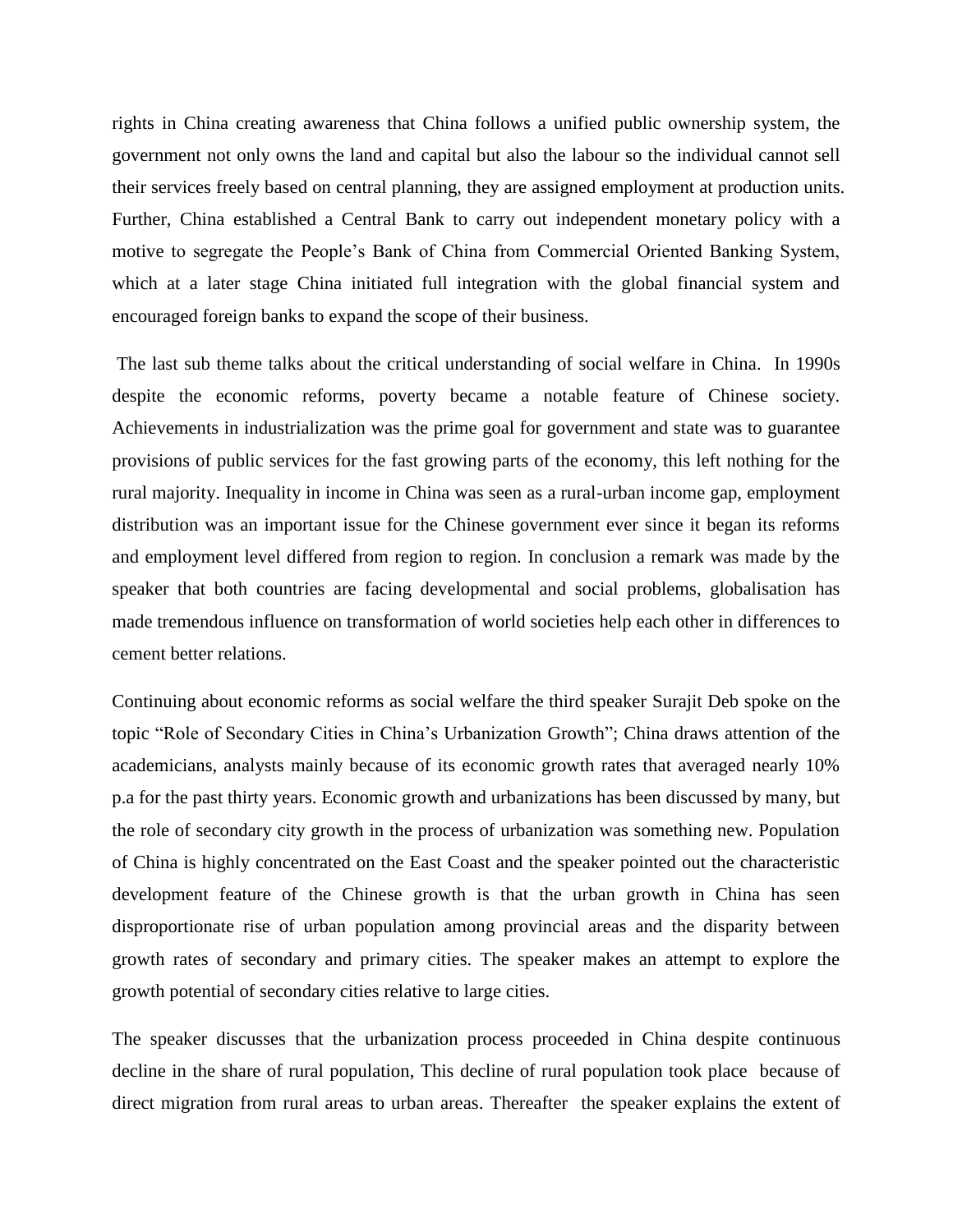urbanization according to the changing size of the population contained within its boundaries or also with respect to the built up area that the population occupies. The city system has not remained uniform as pointed out, as large cities were formed in some provinces whereas, others contained only medium sized cities thus proportion of large cities remains high. Secondary city is generally determined by its population, size, function, and economic status and they occur because of urban growth constraints in the primary cities and secondary cities bear the potential to lead the urbanization in coming years. The presentation was well articulated and concise in conclusion the speaker mentioned that the secondary cities have undergone massive expansion but it is an uneven process whereby the proportion of large cities remains high in Beijing, Guandong, Sichuan, Shandong. The primary cities bear significant impacts upon economic growths; there is no indication that secondary cities and per capita economic growth rates at the provincial level in China are correlated.

The last presentation by, Mrs. Namrata Hasija, titled "Representation of India in Two Medieval Chinese Accounts of Foreign Policy". The core of the paper was based on the study if there is a major change in the nature of Sino-Indian relations and the change in the perception of India in China after the first millennium. In the presentation three dynasties of China were highlighted Song, Yuan and Ming. The Sino-India relations saw a reflection of major changes that happened in the Chinese history. The Arabs, Indians and other foreign merchants in China were the main carriers of Chinese commodities to the international market. During the song dynasty trade was promoted and ship building was initiated. Yuan dynasty expansionist policies led them to strengthened their trade and ship building.. Private Chinese merchants were dominant in the Sino-India trade during the Song and the Yuan dynasties and this trade relation was tightly regulated by Chinese Monarchy with the coming of Ming dynasty.

Further the speaker asserted about the two texts that were Zhufanzhi by ZhauRugua and the other Yingyaishenglanjiao by Ma Huan. The speaker drew a comparative analysis of both the texts in order to comprehend with precisions their observations about India. Hence the speaker elucidates the change in attitude between Song and Ming dynasties. The speaker also noted that Zhufanzhi was about Muslims invasion of India, that India was subordinate to Baghdad is historically incorrect. Another error which was pointed out was that every state in India was devout Buddhists which is incorrect; the fact is Buddhism by that time had declined in India and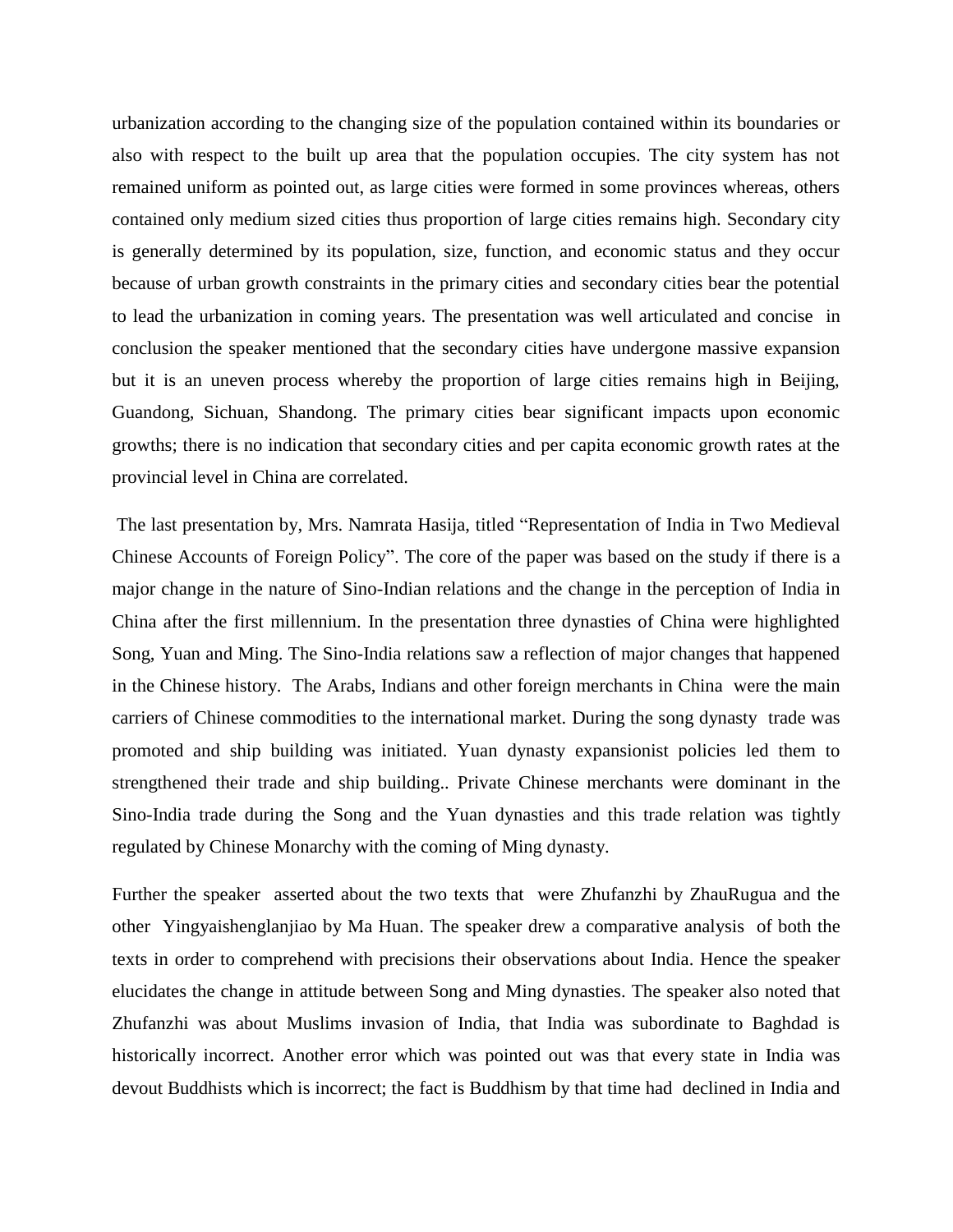Hinduism and Islam were adopted. Moreover the text mentions about the Indian society but there was no mention about the internal trade and the merchant class of India. Whereas the other text Yingyai shenglan jiao provides more detailed information about the Indian political economy. The text manifests a change in the nature of India- China relations.

#### **Session III – India-China and the Global Economic order**

Entanglement of the economic and security logics in today"s world is a permanent characteristic, which is increasingly becoming a challenge in foreign policy formulation for countries. Economic relations between countries remain significant, even the ones perceived to be competitors (India and China) have not yet suffered despite primacy of political and security imperatives when it comes to engagement among nations. But some arguments put forth in this session forwarded the need to emphasis on economic diplomacy and cooperation more and in various ways which could in turn be used to build bridges of trust and reduce hostility.

As the economic center of gravity moves from West to East, there is a growing sense of an alternative global economic order led by the East. And it is here where India and China are not just expected to compete but also cooperate. Similar assertions were made by the first speaker, Mrs. Bharti Chibber, in her paper "India- China Economic Diplomacy through BRICS" who advocated economic diplomacy as a building block in diplomatic dealings, especially when it comes to India and China. She argued that despite the shortcomings of grouping like BRICS, both countries have more than an enough areas where they can complement each other. And not just cooperate but also co-exist and possibly together lay foundations of an Asian architecture. Ms. Pfokrelo Kapesa"s paper titled "India-China Partnership in the New Global Economic Order through the BRICS Mechanism" emphasized on the similar goals and aspirations of the two Asian giants. Calling for a modification and broadening in the way India- China perceive each other and their relations by advocating South-South cooperation, she also highlighted that this will not only benefit them but also restructure the global institutions which have failed in many respects under the leadership of the West.

There were also papers which aimed to study China"s role and impact it has on the global economy and the regional trade and markets trends. A much more in-depth analysis put forth by Mr. Salahuddin Ayyub in the paper titled "India-China Trade Relations: Implications of South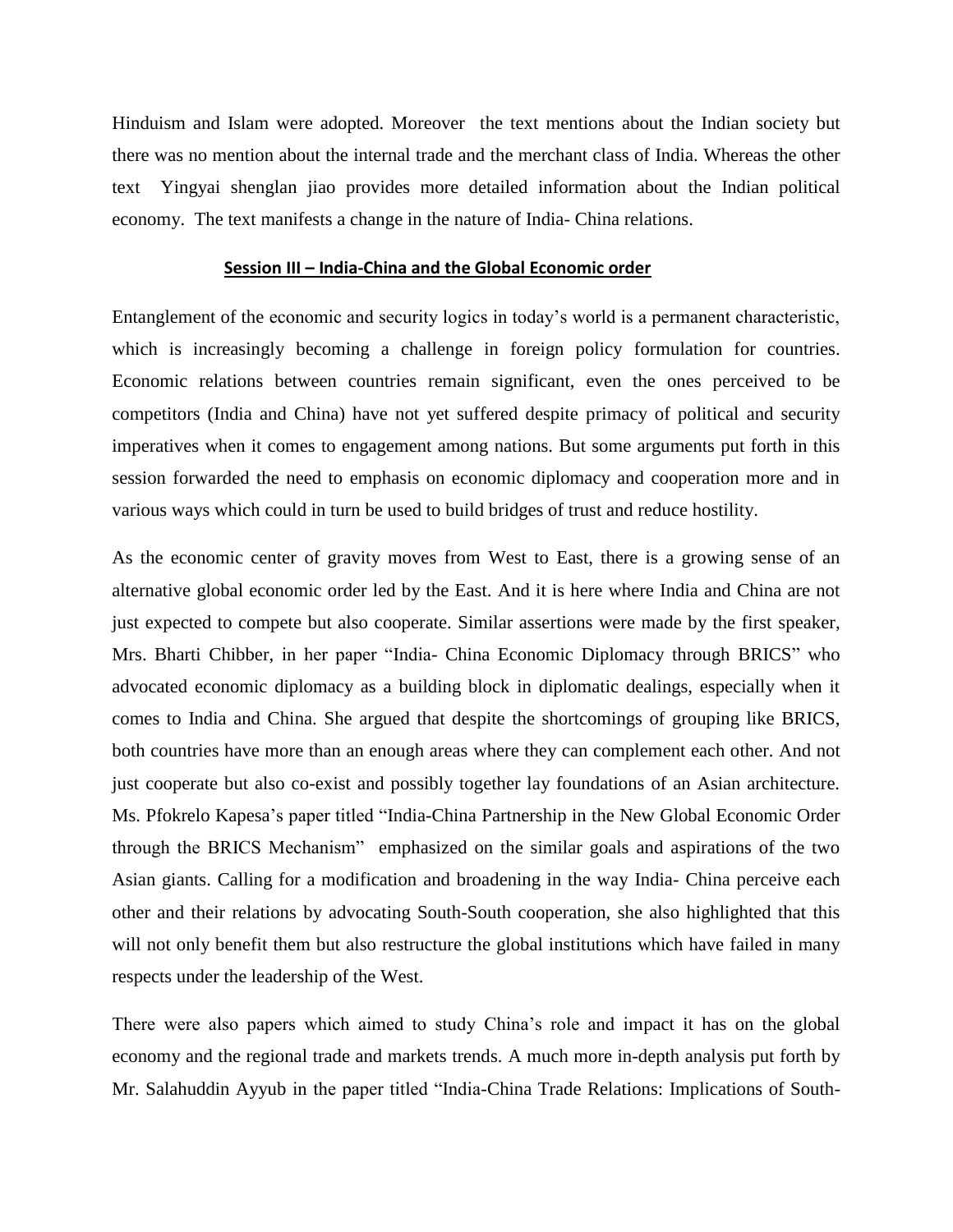East Asian Countries (1990-2014)" attempted to not only capture the trends in India-China bilateral trade relations but also the impact of the same it has on the trade relations of China and India with other countries in the region of South Asia and East Asia. Studying the commodity trade, he concluded that India-China trade is the only trade lane which is based on competitiveness while the rest are based on expansion. The next paper titled "Crisis within the EU bolsters China"s internationalization ambitions: Some Explorations" by Ms. Preksharee Chettri, aimed to explore some possibilities of gains or possible inroads for China in the midst of crisis within the EU. While explaining the problems and structural causes for the reason of UK"s departure from the EU, the speaker attempted to highlight the possible gains for China in terms of investments in Britain in a gloomy market atmosphere but also the possible advantage renminbi can gain if the Euro as well as the Pound Sterling continues to face problems. While not elaborating in detail, the speaker also did mention the fact that economic crisis within the EU could lead to a much wider acceptance and consensus to give China"s OBOR lanes and pipelines more easier access.

#### **Session IV – Domestic issues and Challenges in India-China Relations**

After much deliberations and discussions on the external and interstate interactions between the two countries, this session shed light on the less talked about or less highlighted but nevertheless much significant factors. In International Relations discourse we always tend to compare the economic and the growth trajectory of India and China and their varied path towards developing their industry and society. Their population and their labor force is always talked about on a much higher scale, however not much attention has been paid to the gender based analysis of this workforce in relation to the economy. Ms Shruti Shah in the paper titled "Work force labour of women in India and China: A Comparative Study" presented a comparative study of women employment and participation in both nations which underlined the stark gap in the employment rates of women in India, exposing the structural deficiencies in education systems and social standing when compared to China. Technological advancement and trade unionization were put forth as few successful policy directives by the Chinese government which helped to an extent to overcome the patriarchal set up of the society.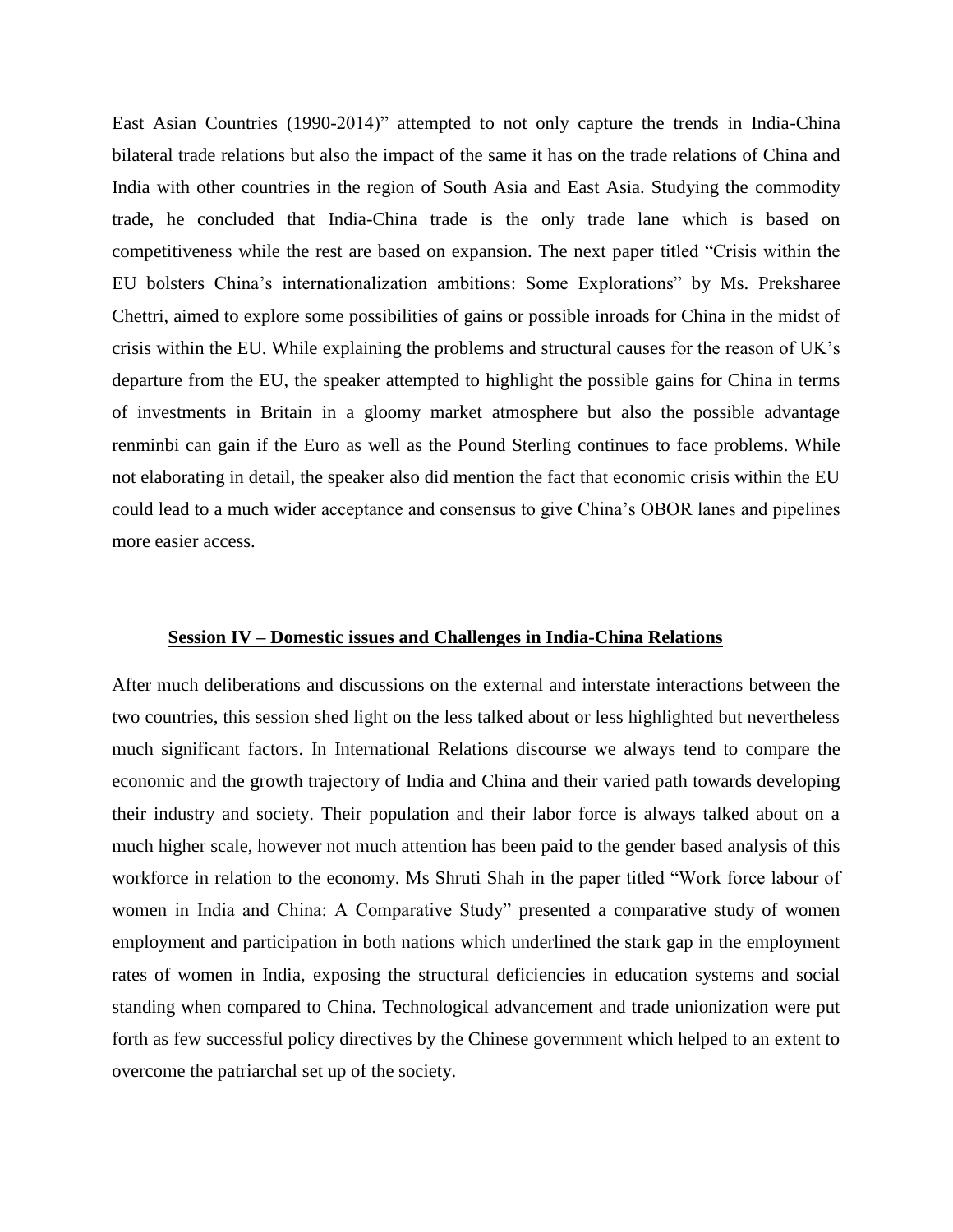Mr. G Prasanna Ramaswamy presented as a practitioner, he began to shed some light on the frontier areas in the Ladakh sector at the Indo-China border. While explaining the complex history of the demarcation process of the Indo-China, he elaborated the strategic significance of these sparsely populated terrains. He not only mentioned the difficulties when comes to the development of these areas due to the strategic mistrust at the border but also pointed out the apathy that the administrative apparatus face despite good intentions of implementing some of the policies which can make the peoples live there better. Narrating personal experiences as a government official in a setting like this, he talked about the specific cases of Dhemchok, Koyoul and Chumar villages. He emphasized the need to legalize cross border trade in these frontier areas which will not only help us to realize the socio-economic aspirations of the inhabitants but also supplement efforts of maintaining peace and tranquility along the border. He went on to discuss the issues between the Indian Army and the PLA at the border and some worrying trends and assured some in the audience of the harmony in civil military apparatus on the Indian side when it comes to coordination. He listed down some of the initiatives taken by the civil authorities in the area of tourism, skill development and healthcare. His personal account and ideas underscored the human aspect which most people forget while analyzing the frontier areas. It was understood by his presentation that despite the efforts and optimistic attitude of the officials in the area, when it comes to implementation there is much left to be desired.

The next speaker, Mr Sachin Shrama in his paper "WTO and Shrinking Policy Space for Food Security: Issues and Challenges for China" put forth a detailed analysis China faces at WTO in agriculture due to its policies and how they reconcile these differences and their food security targets. He elaborated on the Chinese system of procurement of grains, budgetary support by the government and their policy tinkering when it comes to minimum purchase price. By comparing the current practices with the laid down norms and some future proposed changes that he pointed certain measures on the behalf Chinese government are beyond the WTO permissible limit and will be in violation even in the future more starkly as it becomes difficult to continue their current strategy by implementing price support as well as other product specific budgetary support policy for wheat in the immediate future.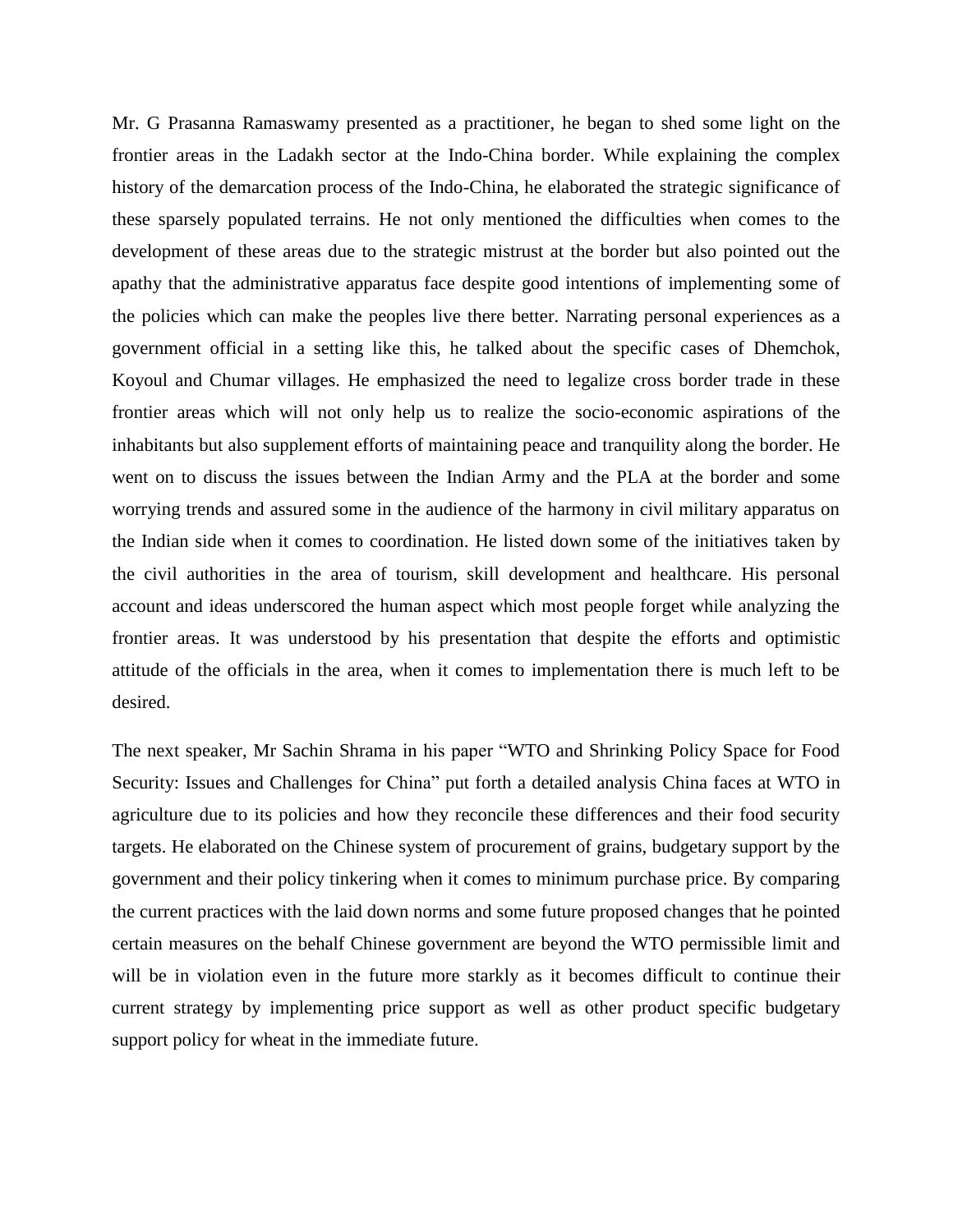Day II: 13<sup>th</sup> December 2016

#### **Session V – Connectivity, Corridors and geo-economics-**

Just as the modern era was characterized by a dynamic and contested spatiality on land, it's the time to return of the Sea power. Sea power according to the first speaker Mr. Atul Bhardwaj was explained in a unique manner, while going through the evolution and significance of the same. He distinguished Sea power as is it is intrinsically linked to international trade and commerce which makes it even more pertinent in today's maritime front. While pointing the tensions in maritime arena and the power play among the global and regional actors, he focused on the new initiatives of infrastructure, connectivity with both geo-economic and geopolitical ramifications, especially the OBOR.

When it comes to the corridor, the next speaker Mr. Samir Sharma highlighted the various projects today in the region and beyond. While talking about economic corridors, the speaker underlined their importance, utility and nature of the same when it came to cooperation between the two countries. On a very optimistic note, he put forth the BCIM EC as the one project which will not only boost commercial links and connectivity between India and China but also supplement local and sub-regional links for the better. Talking about 'feeder roads' and the current situation on the ground, the speaker did point out the challenges that hinders the progress of the project on both the sides. In conclusion though for the speaker, it was clear that through these economic corridors political conflicts might be mitigated if not resolved. Same couldn"t be said about some members of the audience, it was pointed out that undermining the security and political calculations in the region may not be such a good idea. And although economic development or cooperation seems desirable, thinking they could alone promise to reduce tensions along these regions would be wishful thinking.

In the Asian century, the two rising powers India and China have a very peculiar relationship. While the geopolitical anxieties and mistrust seem to be wedging the gap between the two, the economic relationship and partnership is on the rise. Though India is not the only country who shares this kind of relationship with China, the geographical proximity and history between the two seems to make things more complex and significant. The next speaker Mr. Sachin Pardhe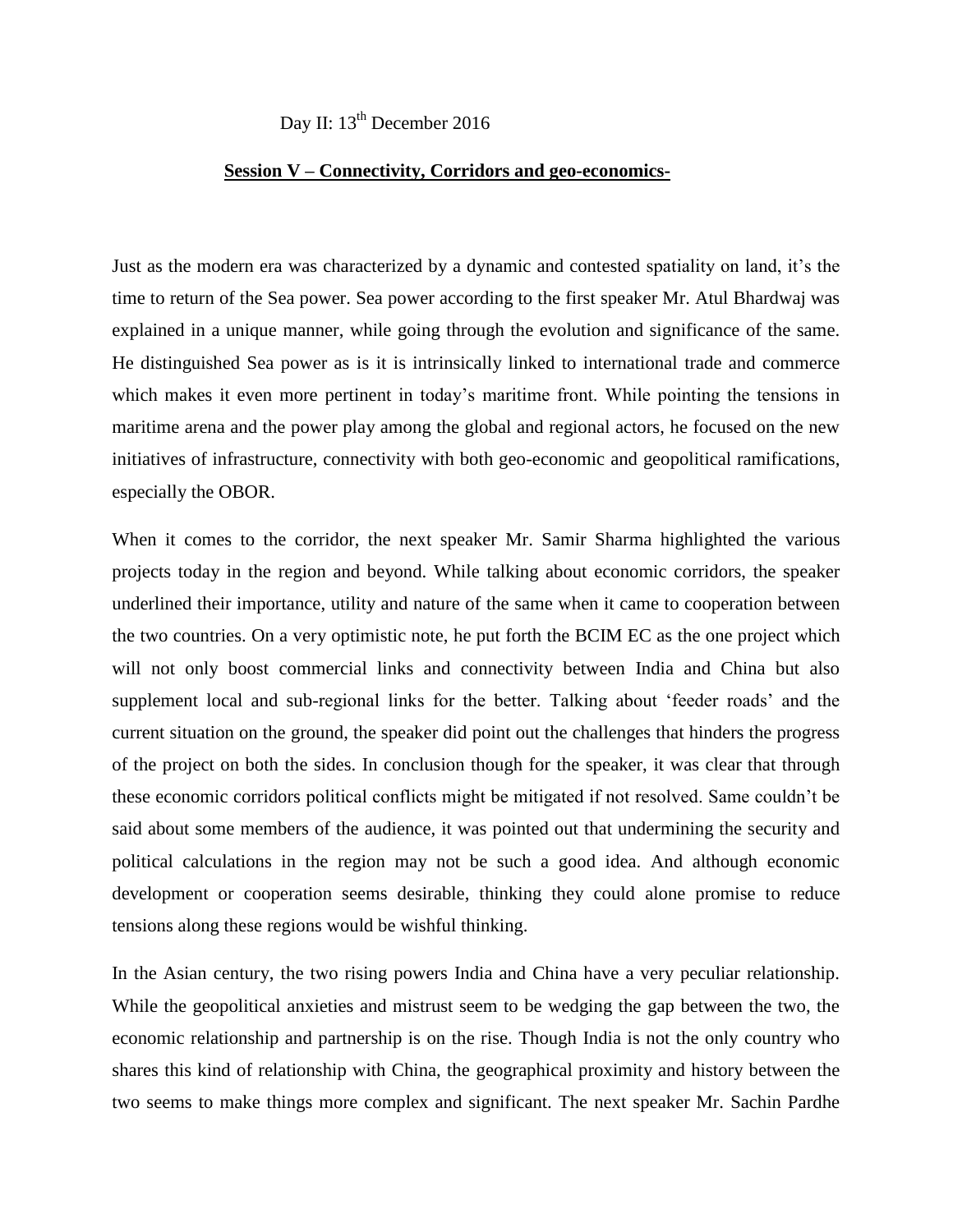highlighted the economic relations between the two Asian giants and their ramification on their overall relationship. By applying the game theory model, he argued that while India is keen on low politics issues more vis-à-vis its relations with China; Beijing is keen on the opposite as of now. While highlighting the importance of cooperation, he pin pointed the role of perception and 'image' from which the mistrust consolidates further. He opined that although economic instruments are increasingly used to defend national interests, they can be very useful to reconcile the difference too, if India-China first concentrates on the complementary and mutual benefits that these have to offer.

#### **Session VI : Special Session for Marathi Papers**

Sangameshwar Neela : Changing India and China Economic Relations

The paper tried to predict the future relations between India and china. The speaker argued that considering the potential of China it won"t be prudent to think of China as an enemy or merely a neighbor nation for India. China is assumed to become more powerful in coming decade in such a scenario India must build more friendly relations with China.

China has emerged as a manufacturing hub of the world. It has immensely benefitted from its economic policy of favoring the production of manufactured goods on the other hand India must use its advance position in the IT Sector to reduce the trade deficit. China requires big market to sale their finished goods and India requires foreign direct investment for infrastructure building. Thus, both countries must work on these sectors which will be mutually beneficial for growth.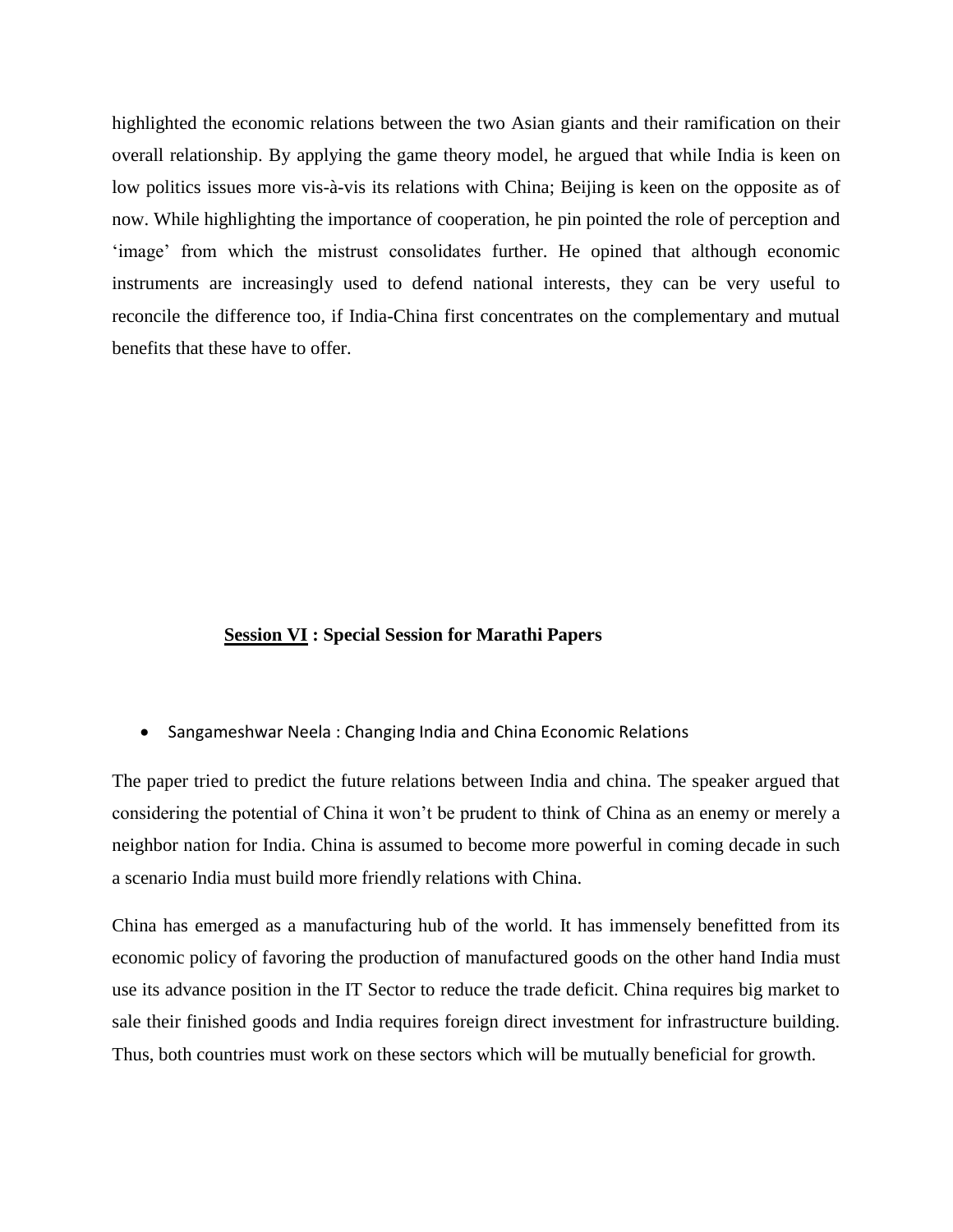There is apathy of neighboring countries of India in trade relation as limitation on the foreign policy of India. Along with it there is significant increase in Chinese presence in South Asia region. China is developing amicable relations with the south Asian countries which is seen as a major threat to their position from the Indian side. Hence India must be careful and should adopt a firm stand whenever necessary to thwart attempts that threatens India"s position. India must recognize these Chinese steps more seriously and build profound policy giving preference to trade relations with its own initiative.

#### • Iqbal Khan Gafar Khan: India and China: Becoming of Economic Superpowers

The paper traced the journey of India and china from their Modern Foundation to major powers in the world and now becoming economic superpowers. The paper examined ups and downs in the India and china relations until early 1990"s. It is argued that both countries rightly realized the need to keep aside their differences and on building relation on mutually beneficial terms in post-Soviet world. It also saw growth of the factors which engendered the process of Globalization and Liberalization in the third world. The membership of China in WTO has increased the capacity of both the nation to trade with the world and with each other. It reiterated the earlier expressed views in this session that the center of the world politics is moved from the west to Asia. The speaker predicted China and India will be among top five countries in the world in terms of their GDP by 2025 and emphasize the greater trade relation will be helpful for them to keep their differences aside.

Mohan Chougule: India and China contemporary economic relations

The paper emphasized that both countries need peace and cooperation for growth. Economic and trade relation can pave the path to solve the long standing political relations. Both countries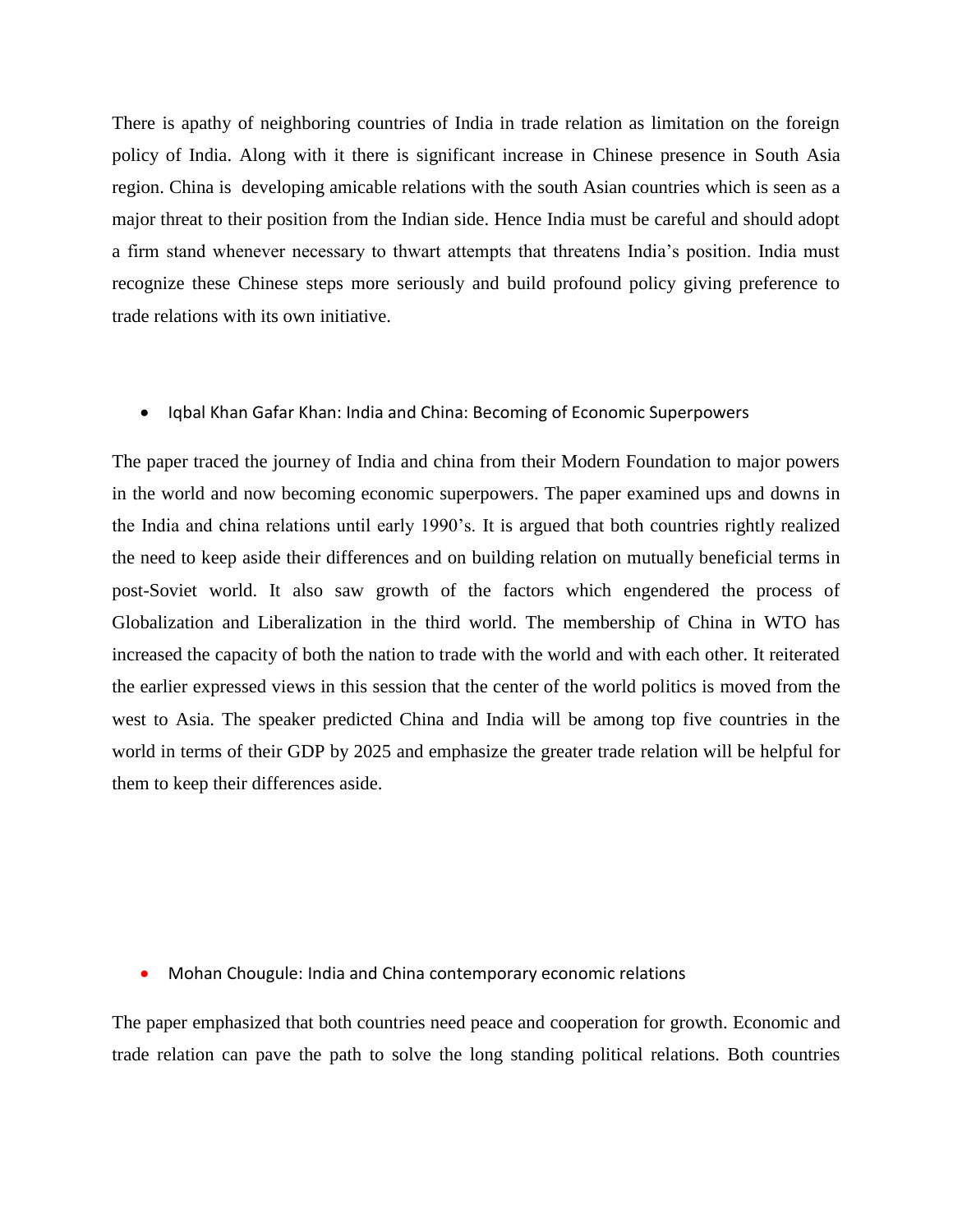realizing this possibility are keen to improve relations in economic, educational, socio- cultural ties and ready to avoid political differences as impediment to building ties in other spheres.

The trade relations are certainly increasing. Recently the Chinese President assured investment of 20 million dollars in India. Indian Prime Minister also when visited china assured more strengthened trade and economic relations. However, the speaker also pointed out the possibility of implementation of this plan is greater concern and argued that it may remain only a ceremony fact if not effectively implemented. India must rethink its trade relation with china in the context of increasing trade deficit and must step up its export to china especially in the services sector.

China Initiatives on BRICS bank and Asian Infrastructure and development bank determines its strategy to control and expand its established role in the world political economy. Speaker argued India is also part of these Initiatives but it has not played much effective role. Hence it should try to expand its role in these banks. In a nutshell, the rise of India and China has changed many dimensions of world politics and given new possibilities.

#### Prashant Kelkar

The speaker argued that India and China can further their economic relations but their political differences are here to stay. The increasing trade relation won"t help in the resolving the political differences. The paper also referred to covert action of both the countries to reduce each other's importance especially in the South Asian region. He argued that Pakistan is a major factor which will determine the future political relations between India and China.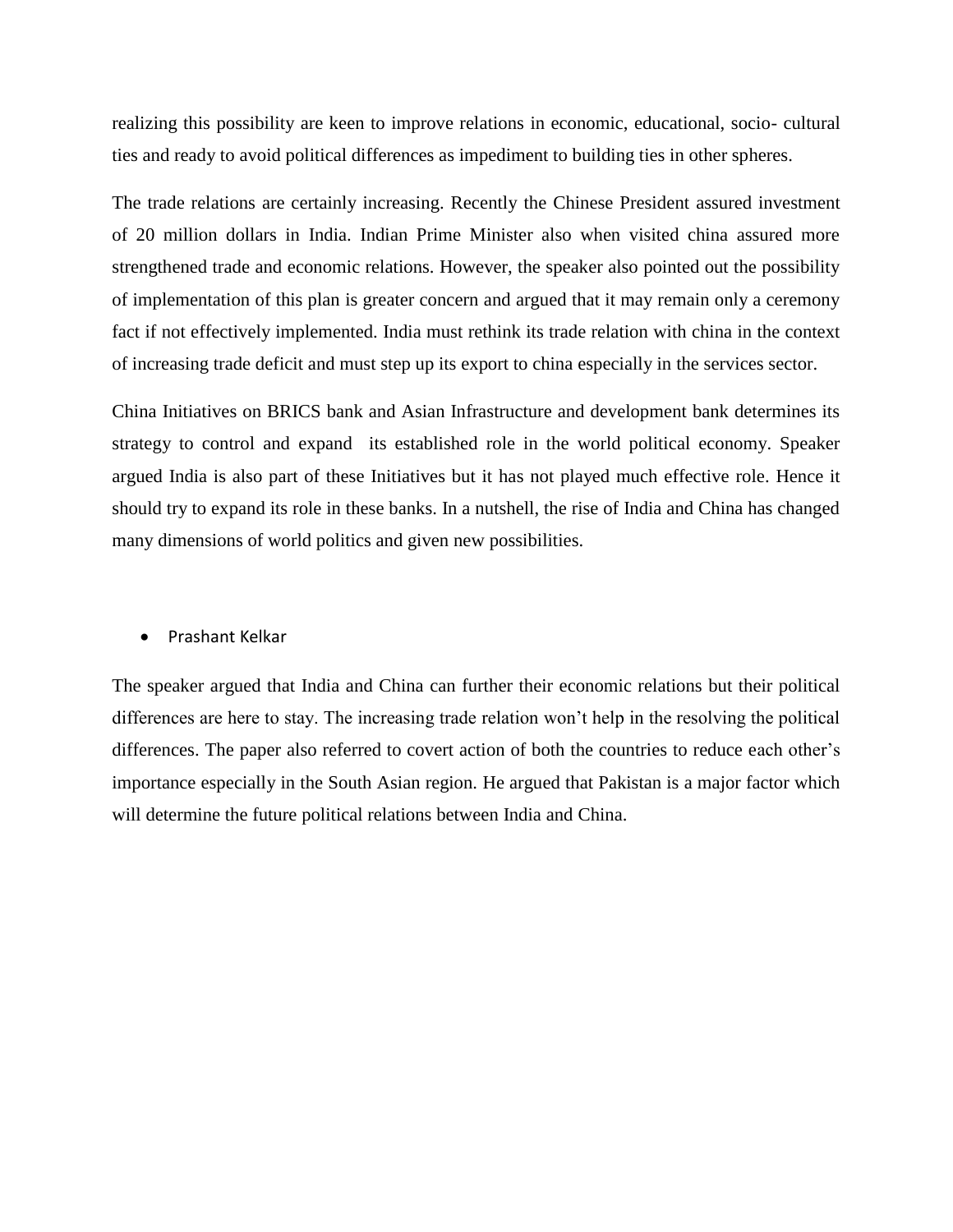#### **Session VII- Trends in India and China economic relations**

Attempting to highlight some of the growing trends in India and China economic relations, the topic of research in this session was extensively diverse. India and China"s relation with each other and their stands in various international forums and organizations" have always been observed with a keen eye by everyone to capture the potential areas of cooperation and conflict on various issues between these two nations. The first speaker, Mr. Alagu Perumal, in his paper "Negotiations on Agriculture in the WTO: An analysis of the Concerns of China and India and their implications on Bilateral Economic Relations" shed light on the negotiations on Agriculture in the WTO and how India and China approach towards the same. The speaker highlighted the fact that this remains an issue of paramount concern to both keeping in mind the importance of agriculture and food security to the two most populated countries in the world. He went on to further elaborate the common concerns for both the nations when it comes to the problem of export subsidies for example. But, at the same time he also pointed out the fact that for India protecting domestic markets remains paramount whereas for China market access and tariff reduction become a bigger priority. Contrary to popular belief that these two nations will only have room for cooperation in the future, it was argued that things might change. Though, both these countries will continue to fight any discriminating policy which can create an advantage for the developed nations at the cost of others, according to the speaker India should note the changing nature of agriculture in China. As it might affect China"s position in future deliberations, making it an imperative for India to develop a coherent policy and future looking strategy.

Similarly, when it comes to policy introspection, one of the presentations underscored current developments in operation and regulation of Chinese and Indian banks working in each other country. Mr. Kishore Dere noted the expanding presence of Indian banks in various parts of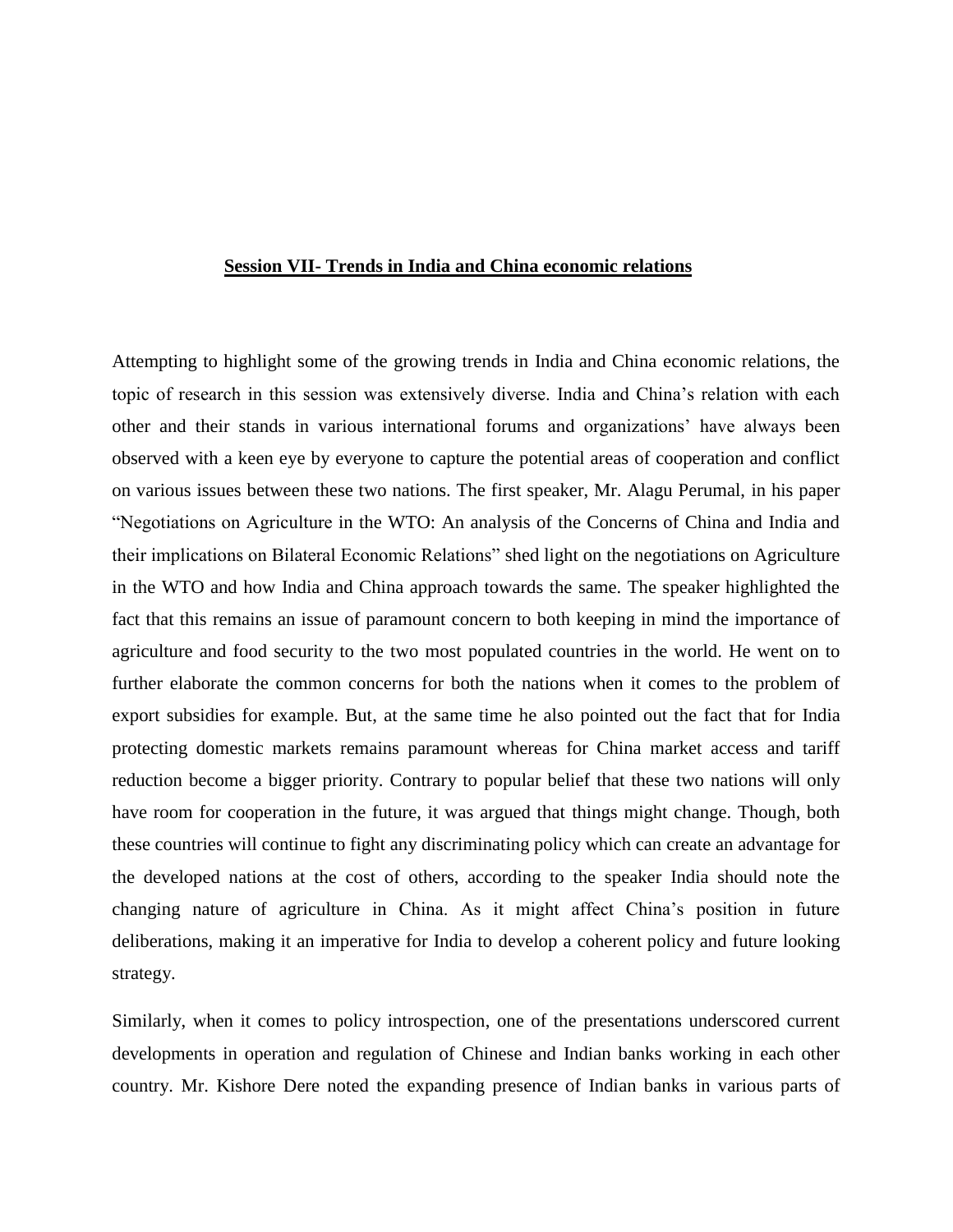China while highlighting implications of these developments. He also carefully compared the level of varying regulations when it comes to conduct local currency business for the foreign banks in both countries, underlining the Chinese policy which is more open to do so for the Indian banks as compared to the Indian policy which doesn"t follow suit in their own market. With broadening and diversifying economic relations he questioned and suggested the need for debate whether reciprocity should or can be denied in the long run.

Dilemmas for Indian policy makers are getting ever more complicated while dealing with the inevitable rise of China and its growing economic footprint. Strategic choices and their repercussions may result either in a growing sense of need for cooperation or accentuate anxieties resulting in a constant competitive mindset on both sides, and sometimes both at the same time. Ms. H.L.D. Rhimo, one of the speakers tried to deconstruct some of the policy decisions taken by India in relation to the Chinese initiatives such as AIIB and its funded project, the OBOR. Though lauding the Indian acceptance and partnership in AIIB, she raised questions about the reason why was there such a paranoia when it came to OBOR. The absence of a clear study and a coherent stance by India on the same remains absent, which is puzzling as the whole creation of the AIIB was meant for mainly funding the OBOR project. Though not clearly advocating India to join the OBOR project, she reasoned the fact that as things stands India can"t counter or stop the project in its peripheries. Hence it would be better to join and from the inside come up with conditions and probably voicing its opinion where it is more likely to be heard.

Mostly discussions around India and China relations revolve around hard power comparisons of the two countries which fuels only competition. But on the soft power front, even with all its limitation, India and China will have much to share and cooperate when it comes to culture, which according to the next speaker, Mr Tilak Jha could be a stakeholder of stability looking ahead. For China, culture has from being the tool of the state has now become an industry expanding its influence on the global stage. Classifying the three parts of culture industry, namely the core, periphery and the related, the speaker highlighted the utility of this goes beyond economic rationale. While highlighting that in India culture has been limited in the realm in social responsibility. If creative culture industry could be recognized by India and China as sphere of genuine collaboration, especially in areas such as films, subsequent policy support by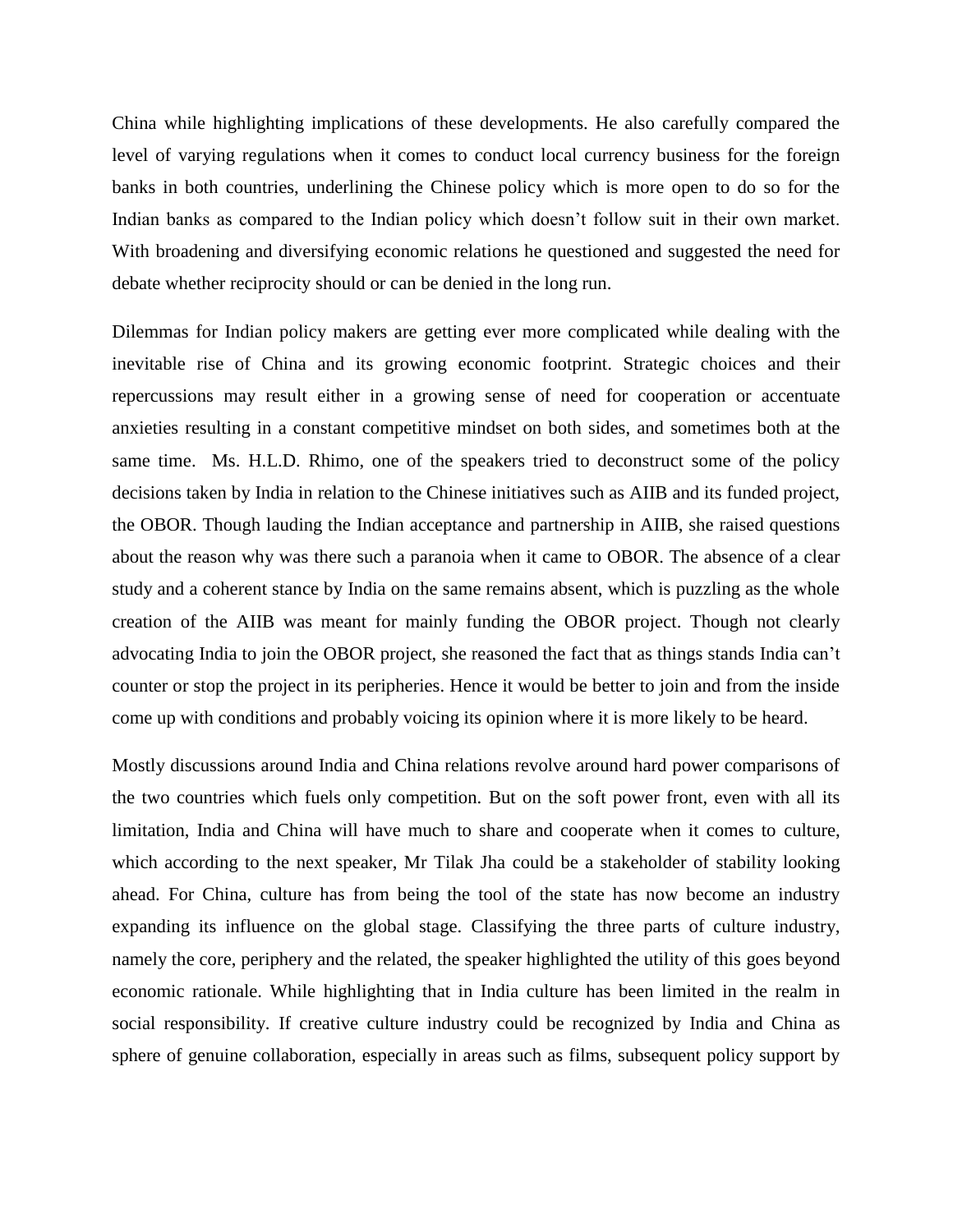the government, "bound to create soft stake embankments to tide over common challenges on other policy fronts."

#### **APPENDIX: List of Presenters and Participants**

Day I: 12 December 2016

Prof. Alka Acharya, Director and Senior Fellow, Institute of Chinese Studies, Delhi Prof. Madhavi Thampi, Honorary Fellow, Institute of Chinese Studies, Delhi Dr. Mrudul Nile, Associate Professor, Mumbai University, Abhishek Pratap Singh, Doctoral Candidate, JNU, New Delhi Khanindra Ch Das, Assistant Professor, Indian Institute of Management, Shillong Manmohan Agarwal, Chair Professor, RBI Sunandan Ghosh, Assistant Professor, Center for Development Studies, Thiruvananthapuram Sadia Rahman, University of Mumbai M.V. Rappai, Honarary Fellow, ICS, Delhi Pratayusha Ratan Lella, IIT, Kharagpur Rajendra Baikady, Central Univesity of Karnataka, Gulbarga Prof Shengli Chang, Shandong University, China Channaveer R.M., Associate Professor, Central University of Karnataka Shiv Pathak, Assiatnt Professor, Delhi University Vishal Choudhary, Renmin University, China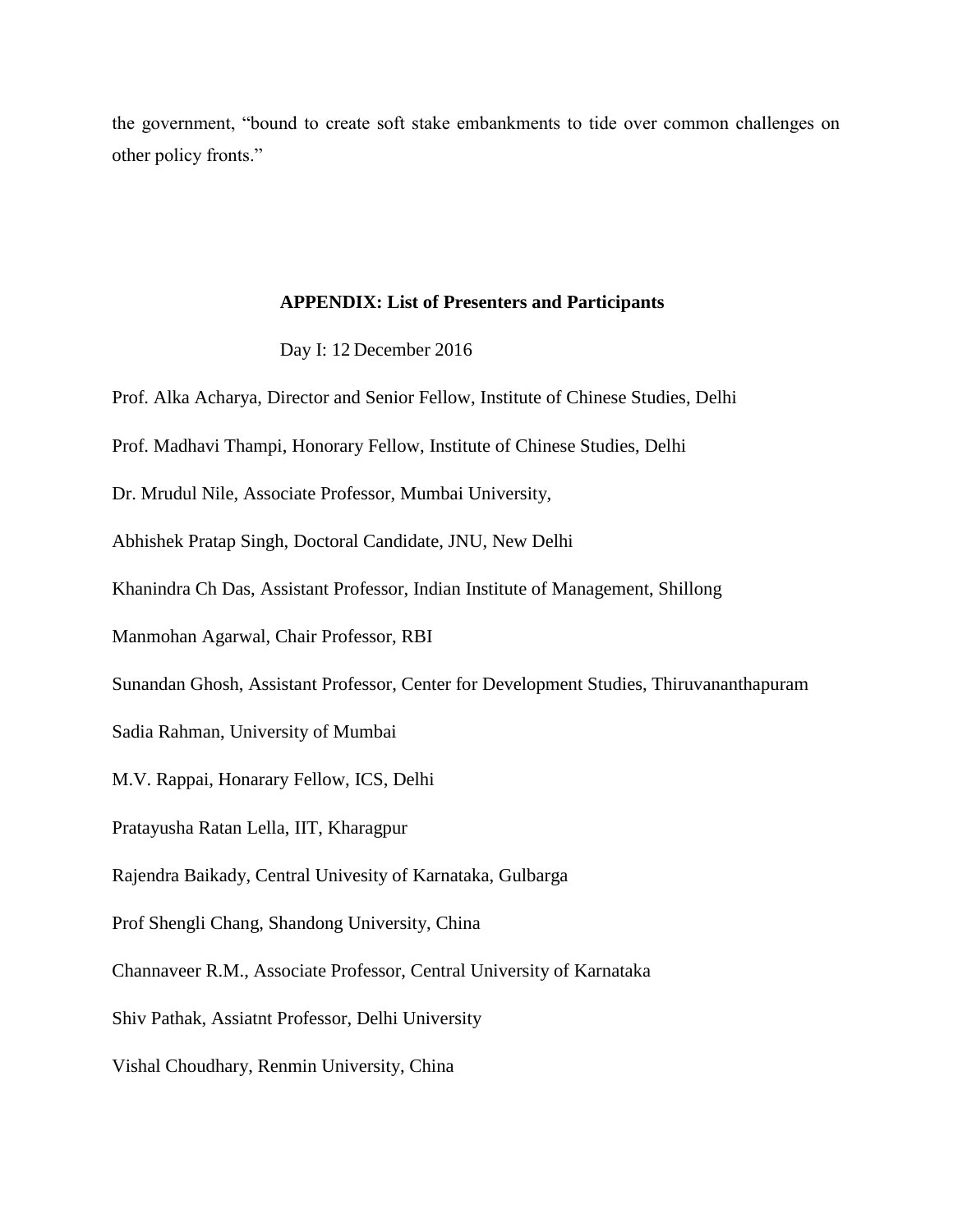Surajit Deb, Associate Professor, Delhi University Namrata Hasija, Delhi University Bharti Chibber, Assistant Professor, Delhi University Bipin Kumar, Assiatnt Professor, National Law University, Jodhpur Pfokrelo Kapesa, JNU, New Delhi Prekshashree Chettri, JNU, New Delhi Renu Rana, Fudan University, China G. Vankat Raman, Associate Professor, IIM, Indore Salahuddin Ayyub, Indian Institute of Foreign Trade, New Delhi Ushnata Priya Thapa, Sikkim University Ridhima Sundas, Sikkim University Shruit Shah, University of Mumbai Sachin Kumar Sharma, Assistant Professor, IIFT, New Delhi G. Prasanna Ramaswamy, Deputy Commissioner, J&K Sazzad Parwez, Assistant Professor, Indian Institute of Health Management Research, Jaipur

#### Day II: 13 December 2016

Atul Bharwaj, Visiting senior Fellow, ICS, Delhi

Pema Tseten Lachungpa, Sikkim University

Pramit Pal Choudhari, Journalist, Hindustan Times

Sachin Pardhe, Assistant Professor, University of Mumbai